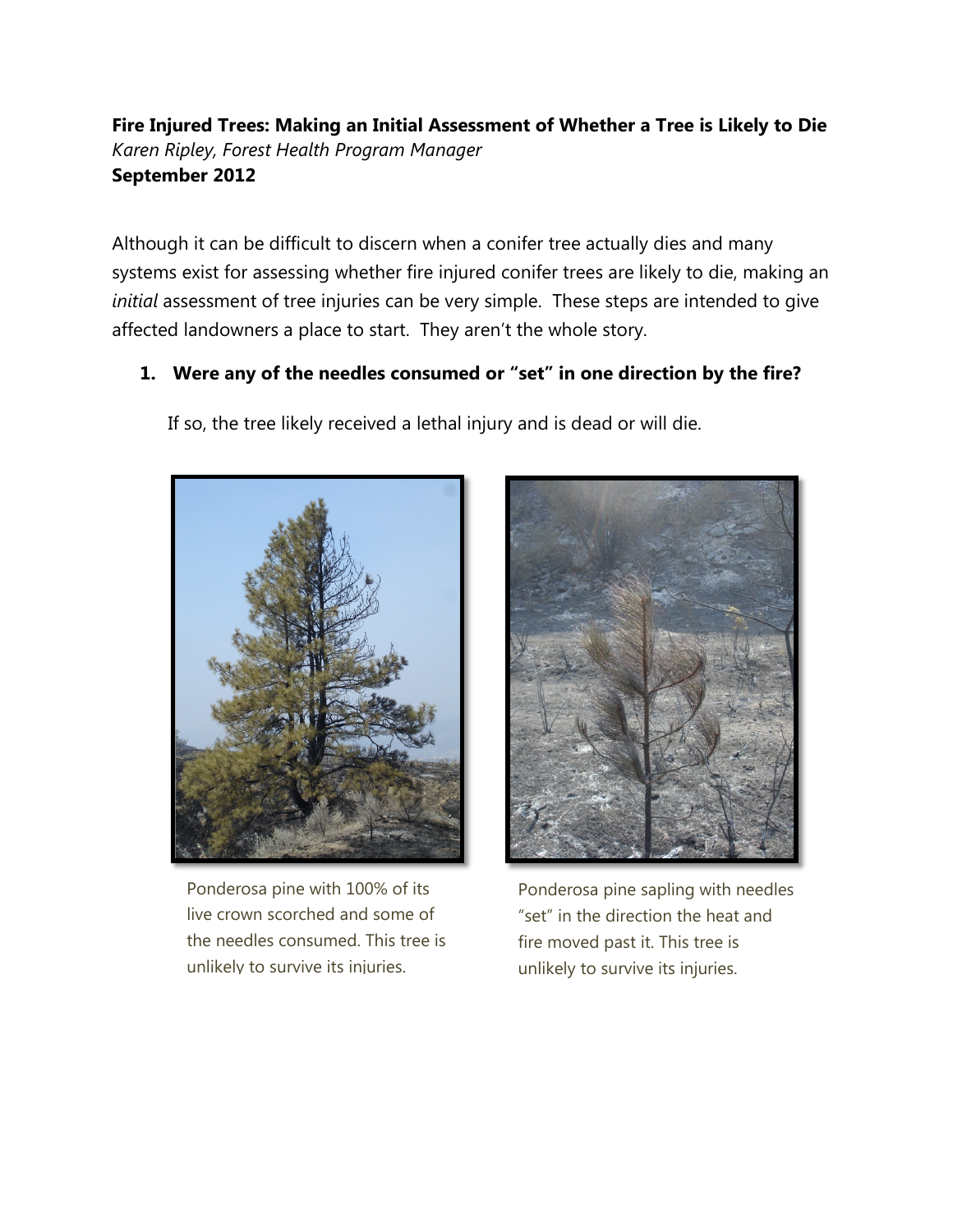## **2. How much of the crown volume was scorched?**

Calculate a percentage of the crown that was alive prior to the fire and is now scorched. An undamaged tree has 0% crown scorch. A tree with its entire crown changed to a reddish color has 100% crown scorch. Here are some samples of calculating crown scorch volume. Record each tree's species and DBH when observing the crown scorch.



Just about everything above the beige line is fine, so about 75% fine and 25% crown scorch.

First, if that low branch (in the green oval) is mentally moved up above the lower red line, then about 50% of the tree canopy is below the beige line and 50% is above the beige line.



Second, the top half of the crown is pretty much ok. So the tree is at least 50% fine.

Third, of the bottom 50%, about 35% is scorched and 15% is ok. So the tree crown is about 65% fine and 35% scorched.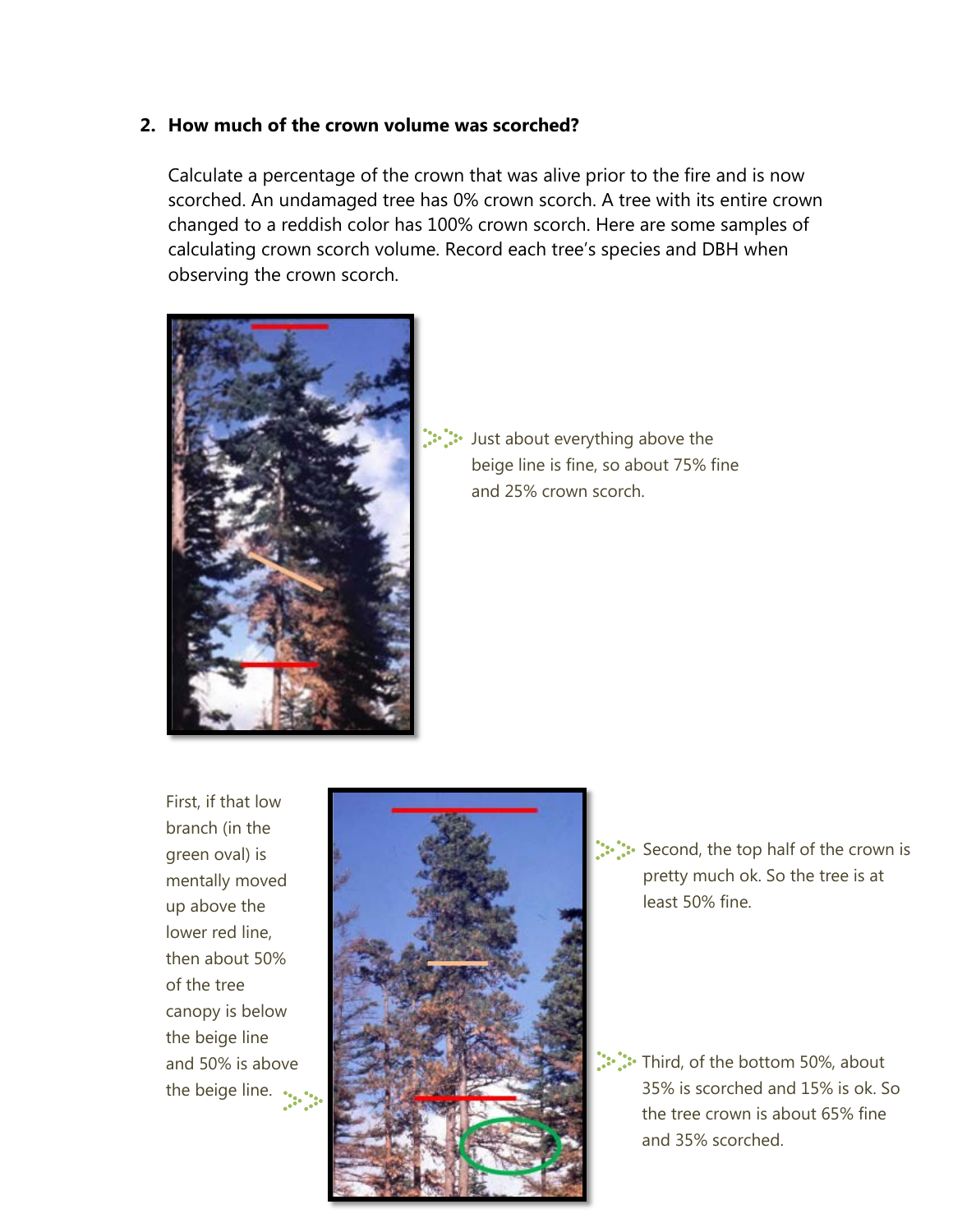Tree on the left: Just about everything above the beige line is fine, so about 60%-70% fine and 30%-40% crown scorch.



: Tree on the right: Just about everything above the beige line is ok, so about 25% fine and 75% crown scorch.

## **3. Interpreting what the crown scorch levels mean for tree mortality.**

- Large diameter trees have thicker bark and can endure more crown scorch than smaller diameter trees.
- Ponderosa pine (with large buds and very thick bark when it's mature) can endure more crown scorch than other conifer trees of similar size that have smaller buds and thinner bark.
- Use a more detailed reference such as [http://www.google.com/url?sa=t&rct=j&q=after%20the%20burn%20id](http://www.google.com/url?sa=t&rct=j&q=after%20the%20burn%20idaho&source=web&cd=1&ved=0CCIQFjAA&url=http%3A%2F%2Fextension.oregonstate.edu%2Fsites%2Fdefault%2Ffiles%2Fcommunity_pgs%2Fwildfire_after_the_burn_2011.pdf&ei=pXNbUOrPOqKRiAKU1YG4CQ&usg=AFQjCNEFJfKSucuTVsn-OZ7GlBTIT8NDvQ) [aho&source=web&cd=1&ved=0CCIQFjAA&url=http%3A%2F%2Fextensio](http://www.google.com/url?sa=t&rct=j&q=after%20the%20burn%20idaho&source=web&cd=1&ved=0CCIQFjAA&url=http%3A%2F%2Fextension.oregonstate.edu%2Fsites%2Fdefault%2Ffiles%2Fcommunity_pgs%2Fwildfire_after_the_burn_2011.pdf&ei=pXNbUOrPOqKRiAKU1YG4CQ&usg=AFQjCNEFJfKSucuTVsn-OZ7GlBTIT8NDvQ) [n.oregonstate.edu%2Fsites%2Fdefault%2Ffiles%2Fcommunity\\_pgs%2Fwild](http://www.google.com/url?sa=t&rct=j&q=after%20the%20burn%20idaho&source=web&cd=1&ved=0CCIQFjAA&url=http%3A%2F%2Fextension.oregonstate.edu%2Fsites%2Fdefault%2Ffiles%2Fcommunity_pgs%2Fwildfire_after_the_burn_2011.pdf&ei=pXNbUOrPOqKRiAKU1YG4CQ&usg=AFQjCNEFJfKSucuTVsn-OZ7GlBTIT8NDvQ) [fire\\_after\\_the\\_burn\\_2011.pdf&ei=pXNbUOrPOqKRiAKU1YG4CQ&usg=AF](http://www.google.com/url?sa=t&rct=j&q=after%20the%20burn%20idaho&source=web&cd=1&ved=0CCIQFjAA&url=http%3A%2F%2Fextension.oregonstate.edu%2Fsites%2Fdefault%2Ffiles%2Fcommunity_pgs%2Fwildfire_after_the_burn_2011.pdf&ei=pXNbUOrPOqKRiAKU1YG4CQ&usg=AFQjCNEFJfKSucuTVsn-OZ7GlBTIT8NDvQ) [QjCNEFJfKSucuTVsn-OZ7GlBTIT8NDvQ](http://www.google.com/url?sa=t&rct=j&q=after%20the%20burn%20idaho&source=web&cd=1&ved=0CCIQFjAA&url=http%3A%2F%2Fextension.oregonstate.edu%2Fsites%2Fdefault%2Ffiles%2Fcommunity_pgs%2Fwildfire_after_the_burn_2011.pdf&ei=pXNbUOrPOqKRiAKU1YG4CQ&usg=AFQjCNEFJfKSucuTVsn-OZ7GlBTIT8NDvQ) (tables that chart the probability of mortality by tree species, size and crown scorch start on page 51) to interpret the likelihood a given tree species, size and scorch amount will die.
- In general, trees with less than 50% crown scorch are more likely to survive. Trees with greater than 75% crown scorch are more likely to die.
- Note, this is a VERY rough assessment system and does not take into full consideration the amount of injury that the stem or roots received. Even